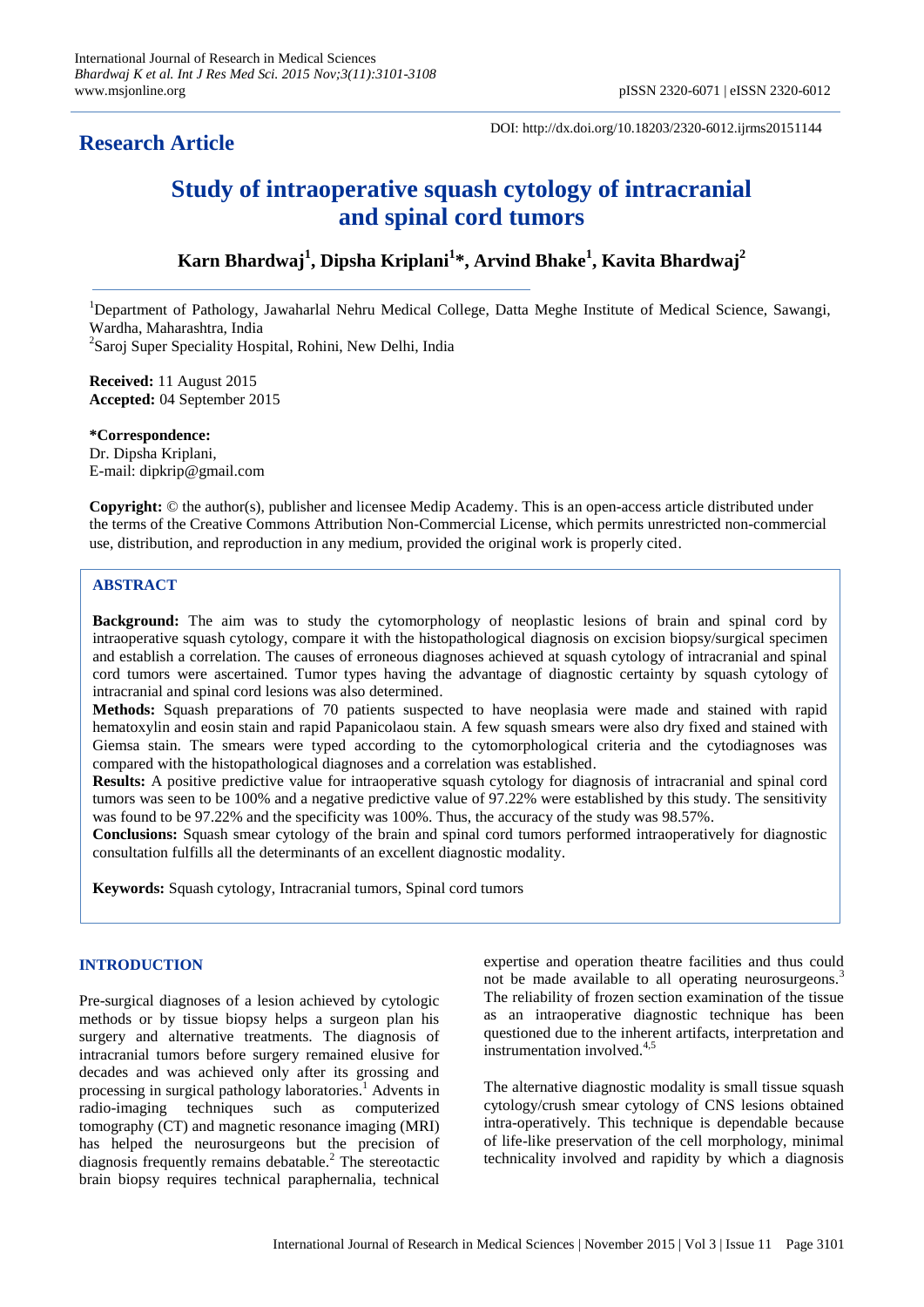can be achieved and conveyed to the neurosurgeon. It has now been accepted as a standard diagnostic procedure.<sup>6, 7</sup>

In the present study, the cytomorphology of neoplastic lesions of brain and spinal cord by intraoperative squash cytology was studied and compared with the histopathological diagnosis on excision biopsy/surgical specimen and a correlation was established. The causes of erroneous diagnoses achieved at squash cytology of intracranial and spinal cord tumors were ascertained. Tumor types having the advantage of diagnostic certainty by squash cytology of intracranial and spinal cord lesions was also determined.

# **METHODS**

This is a prospective observational study conducted in the Department of Pathology, Jawaharlal Nehru Medical College, Datta Meghe Institute of Medical Sciences from August 2011 to July 2013.

Seventy indoor patients of neurosurgery with space occupying lesions suggestive of neoplasia posted for open biopsy for assessment of surgical management were included in the study. Cases with insufficient tissue quantity not suitable for squash preparation and tissue from stereotactic biopsies were excluded from the study. A proforma with preliminary data of name, age, sex, address, hospital registration number and clinical diagnosis was recorded. The findings of computed tomography (CT) and/or magnetic resonance imaging (MRI) evaluation of the intracranial and spinal cord lesions were recorded for their size, location, number and radiologic diagnoses.

The squash preparations were performed in the operation theatre on a small unfixed piece of tumor tissue, measuring 0.5 to 2mm3 in size, received on saline soaked gauze immediately after removal.<sup>6</sup> Squash smears were made by placing another clean glass slide over it and a gentle pressure was applied as the slides were pulled apart to make the smears of uniform thickness. They were immediately put in 95% ethyl alcohol for 2 minutes for wet fixation and were subsequently stained in the Operation Theatre Complex with rapid hematoxylin and eosin stain and rapid Papanicolaou stain.<sup>7</sup> A few squash smears was also dry fixed to be stained later by Giemsa stain. The squash smears were assessed for their cellularity and were typed according to the cytomorphological criteria described in the literature.<sup>32</sup> The histomorphology of the intracranial and spinal cord lesions were reported based on the criteria described in the standard text. $42,43,44$  The intraoperative cytodiagnoses of intracranial and spinal cord tumors were correlated with the final histopathologic diagnoses, the latter being considered as the gold standard. The values of correlation were expressed in terms of sensitivity, specificity, false positives, false negatives, positive predictive value and negative predictive value. The reasoning for false positive and false negative cases was also attempted.

#### **RESULTS**

The study comprised of 70 patients. The M: F ratio was seen to be 1:1. Maximum numbers of cases were in the age group of 41-50 years and minimum in 21-30 years. The youngest patient was 1 year old and the oldest was 70 years old.

#### **Table 1: Age and sex wise distribution.**

| Age<br>group<br>(years) | <b>Total no. of Males</b><br>patients $(\% )$ |          | <b>Females</b>              |
|-------------------------|-----------------------------------------------|----------|-----------------------------|
| $0-10$                  | $6(8.54\%)$                                   |          | $\mathcal{D}_{\mathcal{L}}$ |
| $11-20$                 | $7(10\%)$                                     | 6        |                             |
| $21 - 30$               | 5(7.14%)                                      |          | 4                           |
| $31-40$                 | 14 (20%)                                      | 6        | 8                           |
| $41 - 50$               | 16 (22.85%)                                   | 8        | 8                           |
| $51-60$                 | 15 (21.42%)                                   |          | 8                           |
| 61-70                   | 7(10%)                                        | 3        | 4                           |
| Total                   | 70                                            | 35 (50%) | 35 (50%)                    |

#### **Table 2: Distribution of age with type of lesion.**

| Age Group<br>(years) | Total no.<br>of cases | <b>Inflammatory</b><br><b>lesions</b> | <b>Neoplastic</b><br><b>lesions</b> |
|----------------------|-----------------------|---------------------------------------|-------------------------------------|
| $0-10$               | 6                     |                                       |                                     |
| $11 - 20$            |                       |                                       | 6                                   |
| $21 - 30$            |                       | $\mathcal{O}$                         | 5                                   |
| $31 - 40$            | 14                    |                                       | 14                                  |
| $41 - 50$            | 16                    | $\overline{2}$                        | 14                                  |
| $51-60$              | 15                    | 0                                     | 15                                  |
| 61-70                |                       |                                       | 6                                   |
| Total                | 70                    | 5 (7.14%)                             | 65(92.86%)                          |

#### **Table 3: Distribution of cytodiagnoses.**

| <b>Cytodiagnoses</b> |                          | No. of cases $(\% )$ |             |  |  |
|----------------------|--------------------------|----------------------|-------------|--|--|
| Tuberculoma          |                          | 4(5.17%)             |             |  |  |
| Neurocysticercosis   |                          | $1(1.42\%)$          |             |  |  |
| Reactive gliosis     |                          | 2(2.85%)             |             |  |  |
| Meningioma           |                          | 16 (22.85%)          |             |  |  |
| Schwannoma           |                          |                      | 10 (14.28%) |  |  |
| Pituitary adenoma    |                          | 2(2.85%)             |             |  |  |
| Malignant meningioma |                          | $1(1.42\%)$          |             |  |  |
|                      | Astrocytoma (All grades) | 19 (27.14%)          |             |  |  |
| Oligodendroglioma    |                          | 3(4.28%)             |             |  |  |
| Medulloblastoma      |                          | 4(5.17%)             |             |  |  |
| Ependymoma           |                          | 2(2.85%)             |             |  |  |
| Metastatic           | Embryonal                | $1(1.42\%)$          |             |  |  |
| tumors               | carcinoma                |                      |             |  |  |
|                      | Squamous<br>cell         | 2(2.85%)             | (8.57%)     |  |  |
|                      | carcinoma                |                      |             |  |  |
|                      | Adenocarcinoma           | $1(1.42\%)$          |             |  |  |
|                      | Ductal                   | $1(1.42\%)$          |             |  |  |
|                      | carcinoma                |                      |             |  |  |
|                      | Myeloma                  | $1(1.42\%)$          |             |  |  |
| <b>TOTAL</b>         |                          | 70                   |             |  |  |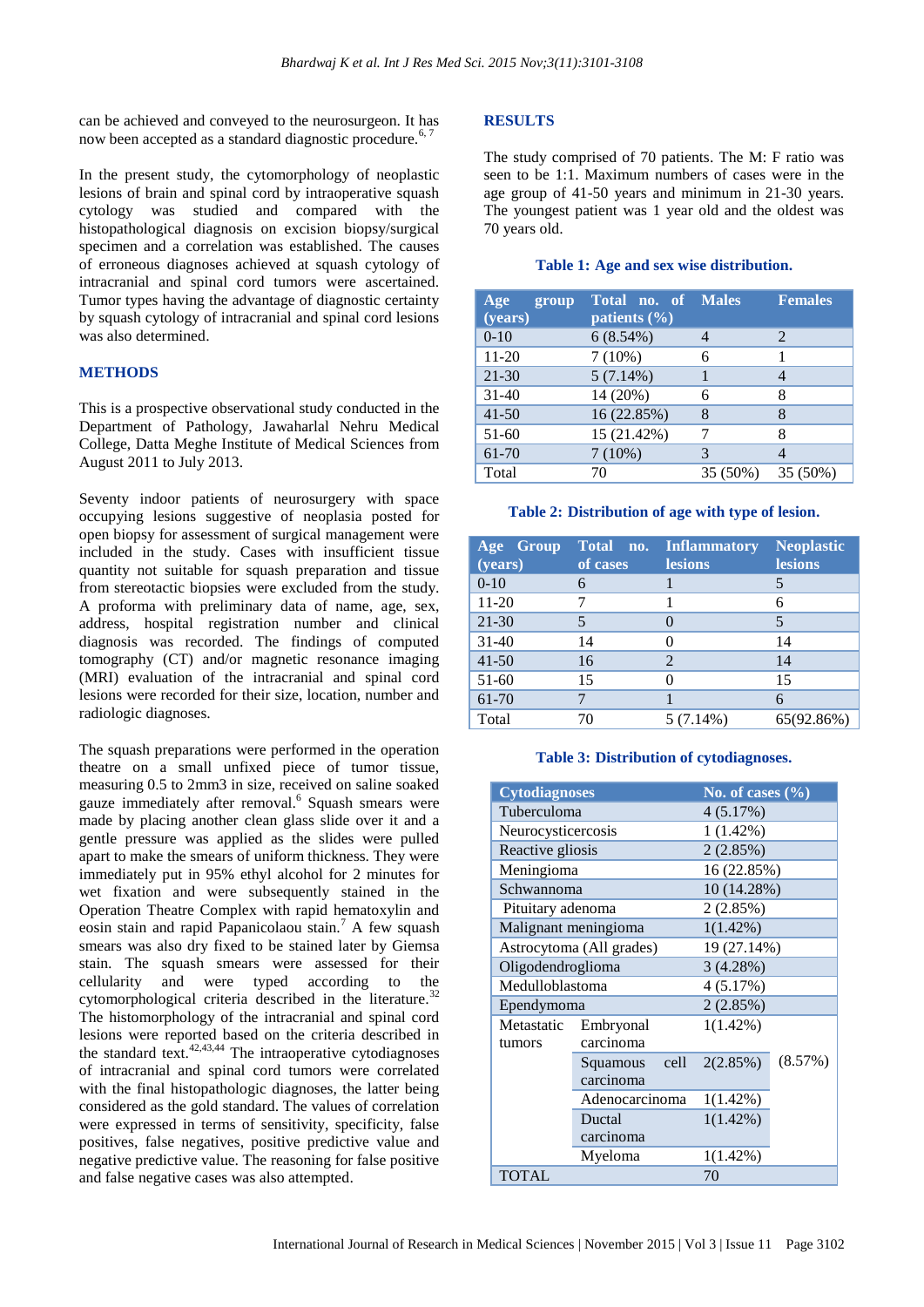No specific trend of occurrence of malignancy was noted as the intracranial and spinal cord malignant lesions were distributed throughout all age ranges. There were 5 inflammatory lesions (7.14%) and 65 neoplastic lesions (92.86%). The maximum cases of malignancy were noted in age range of 31-60 years (Table 2).

The distribution of the tumors as evaluated by computed tomography (CT) and magnetic resonance imaging (MRI) was – 65 intracranial tumors and 5 spinal cord tumors. Most common cytodiagnoses offered intraoperatively were astrocytoma along with its variants (19cases, 27.14%), meningioma (16cases, 22.85%) and schwannoma (10cases, 14.28%). However, the cytodiagnoses were widely distributed over entities as rare as that of the myeloma (Table 3).

Of the nineteen cases, sixteen cases were cytodiagnosed as astrocytomas (Grade I to III) and 3 cases as glioblastoma multiforme (Grade IV) on squash smears (Table 4). Tuberculoma, neurocysticerosis, meningioma, schwannoma, pituitary adenoma, malignant meningioma, astrocytoma, oligodendroglioma, medulloblastoma,

ependymoma and metastatic tumors cytodiagnosed on squash smears had an accuracy rate of 100%. However the process of inflammation was highly suggestive on histological sections. In a group of reactive gliosis, the rate of accuracy was 50%. One case was confirmed to be oligodendroglioma on histopathology. As cited earlier, this was a case of a non-representative tissue sampling for squash preparation. Overall accuracy of squash smear preparations was found to be 98.57% (Table 6).

Intraoperative squash smear cytology in comparison with the final histopathological diagnosis showed no false positive cases. There was one false negative case. This was attributed to non-representative sampling of the tumor tissue for squash preparation. The sensitivity of the squash smear cytology at intraoperative diagnosis was 97.22% while specificity was 100%. The positive predictive value of squash preparation cytology in the diagnosis of CNS and spinal cord tumor was 100% while negative predictive value was 97.22%. The accuracy rate of intraoperative squash cytology for intracranial and spinal cord tumors was 98.57% (Table 7).

# **Table 4: Cytological grading of Astrocytoma.**

| <b>Grades of Astrocytoma</b> |    | Cytology Histopathology | Discordant Grade on Corrected<br><b>Histopathology</b> | grade<br>histopathology (Number) | on Concordance<br>with Grade |
|------------------------------|----|-------------------------|--------------------------------------------------------|----------------------------------|------------------------------|
| Grade I                      |    |                         | $\theta$                                               |                                  | 100%                         |
| Grade II                     |    |                         |                                                        | Grade III $-$ (3)                | 62.5%                        |
| Grade III                    |    |                         |                                                        | $GBM-(1)$                        | 60%                          |
|                              |    |                         |                                                        | Variant* $-(1)$                  |                              |
| Grade IV (GBM)               |    |                         | $\theta$                                               |                                  | 100%                         |
| Total                        | 19 | 14                      |                                                        |                                  | 73.68%                       |

\*- One case of pleomorphic xanthoastrocytoma

#### **Table 5: Histopathological diagnoses.**

| <b>Histodiagnoses</b>    |                         | No. of cases $(\%$ |         |
|--------------------------|-------------------------|--------------------|---------|
| Tuberculoma              | 4(5.17%)                |                    |         |
| Neurocysticercosis       |                         | $1(1.42\%)$        |         |
| Reactive gliosis         |                         | $1(1.42\%)$        |         |
| Meningioma               |                         | 16 (22.85%)        |         |
| Schwannoma               |                         | 10 (14.28%)        |         |
| Pituitary adenoma        |                         | 2(2.85%)           |         |
| Malignant meningioma     | $1(1.42\%)$             |                    |         |
| Astrocytoma (All grades) |                         | 19 (27.14%)        |         |
| Oligodendroglioma        |                         | 4(5.17%)           |         |
| Medulloblastoma          |                         | 4(5.17%)           |         |
| Ependymoma               |                         | 2(2.85%)           |         |
| Metastatic tumors        | Embryonal carcinoma     | $1(1.42\%)$        |         |
|                          | Squamous cell carcinoma | 2(2.85%)           |         |
|                          | Adenocarcinoma          | $1(1.42\%)$        | (8.57%) |
|                          | Ductal carcinoma        | $1(1.42\%)$        |         |
|                          | Myeloma                 | $1(1.42\%)$        |         |
| <b>TOTAL</b>             |                         | 70                 |         |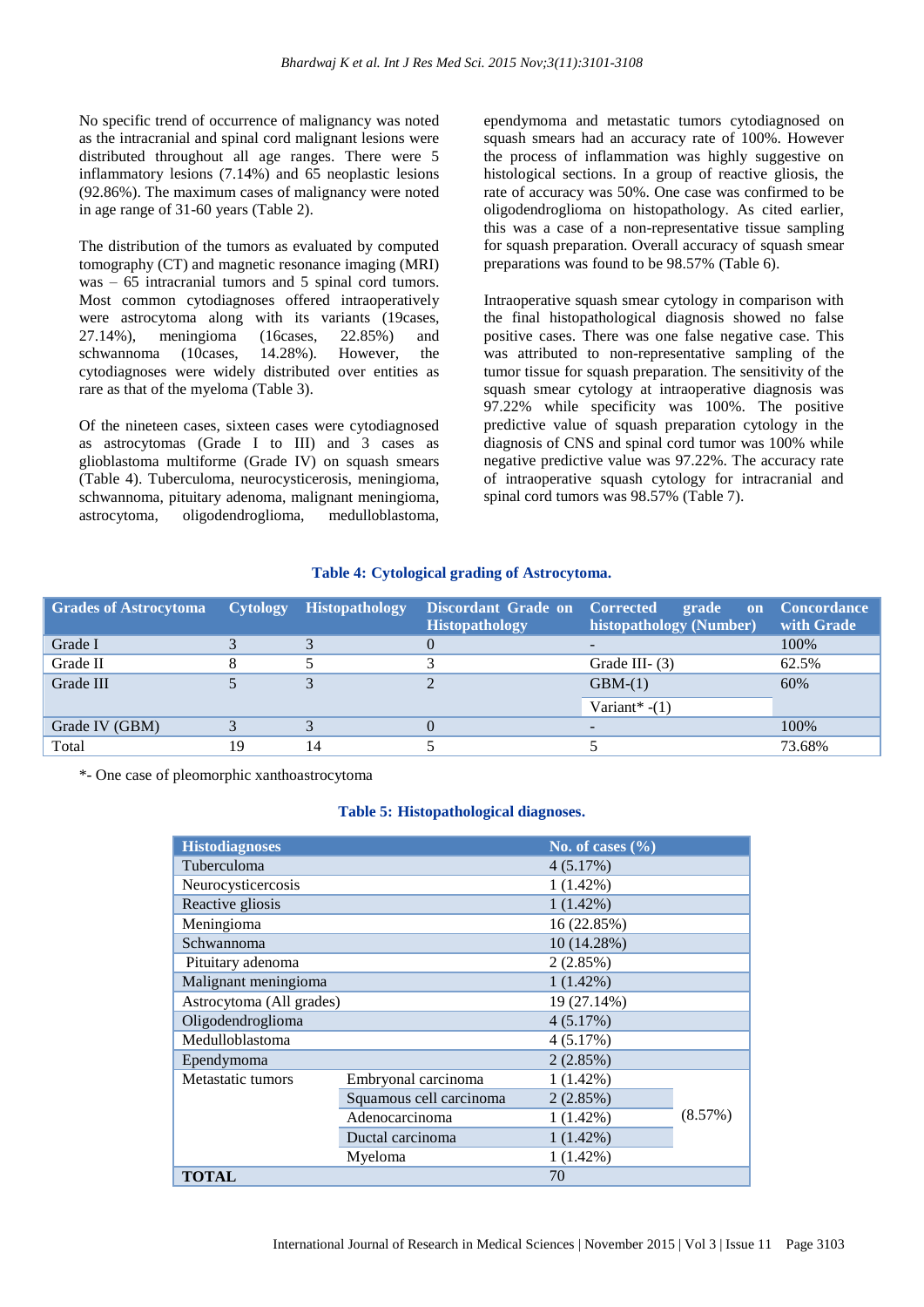| <b>Diagnoses</b>          | <b>Number of cases</b><br>on cytology | Number of cases on FN<br>histopathology | <b>FP</b> | <b>Accuracy</b><br>rate $(\% )$ | final<br><b>Corrected</b><br>diagnosis |
|---------------------------|---------------------------------------|-----------------------------------------|-----------|---------------------------------|----------------------------------------|
| Tuberculoma               | 4                                     | $\overline{4}$                          |           | 100%                            |                                        |
| Neurocysticercosis        |                                       | (chronic)                               |           | 100%                            |                                        |
|                           |                                       | encephalitis)                           |           |                                 |                                        |
| Reactive gliosis          | $\overline{2}$                        |                                         |           | 50%                             | Oligodendroglioma                      |
| Meningioma                | 16                                    | 16                                      |           | 100%                            | $\overline{\phantom{0}}$               |
| Schwannoma                | 10                                    | 10                                      |           | 100%                            |                                        |
| Pituitary adenoma         | 2                                     | $\overline{2}$                          |           | 100%                            | $\overline{\phantom{0}}$               |
| Malignant meningioma      |                                       |                                         |           | 100%                            |                                        |
| Astrocytoma               | 19                                    | 19                                      |           | 100%                            |                                        |
| Oligodendroglioma         | 3                                     | $3 + (1^*)$                             |           | 100%                            |                                        |
| Medulloblastoma           | 4                                     | 4                                       |           | 100%                            | $\overline{\phantom{0}}$               |
| Ependymoma                | $\overline{2}$                        | $\overline{2}$                          |           | 100%                            |                                        |
| <b>Metastatic lesions</b> | 6                                     | 6                                       |           | 100%                            | ۰                                      |
| <b>TOTAL</b>              | 70                                    | 70                                      |           | 98.57%                          |                                        |

### **Table 6: Comparison of cytodiagnoses with final histopathological diagnoses.**

\*- the case is added from the category of reactive gliosis as a false negative case

**Table 7: Values of correlation of squash smear cytology.**

| <b>FP</b> | FN | PPV  | NPV    | <b>Sensitivity</b> | <b>Specificity Accuracy</b> |        |
|-----------|----|------|--------|--------------------|-----------------------------|--------|
| $\bf{0}$  |    | 100% | 97.22% | 97.22%             | 100%                        | 98.57% |

# **DISCUSSION**

The studies reviewed for the present work have observed that there exists no bar for age for the occurrence of the tumors of the  $CNS$ .<sup>7,8</sup> The present study too has observed that brain and spinal tumors were distributed in all age ranges similar to the above studies. Studies of Savargaokar, Farmer<sup>7</sup>, Kumar et al.<sup>11</sup> and Nigam et al.<sup>34</sup> have reported male predominance in brain tumors. The present study however observed male to female ratio of 1:1 which is contrary to the findings of the above authors and in concordance with studies reported by Torres et al.<sup>8</sup> and Sharma et al.<sup>33</sup>

Many studies on space occupying lesions diagnosed at intraoperative squash cytology reported predominantly the neoplastic pathology over inflammatory pathologies.<sup>1,3,4,5,6,7,8,11,29,31,33,34</sup> The present study has a similar observation regarding distribution of the lesions of neoplastic pathology (92.85%) versus inflammatory pathology (7.14%). The distribution of cytodiagnoses quoted in the major studies of Firlik et al.<sup>3</sup>, Cahill,  $\text{Hidvegi}^4$ , Rao et al.<sup>5</sup>, Shah et al.<sup>6</sup>, Kumar<sup>11</sup>, Torres, Collaco<sup>8</sup>, Kini et al.<sup>29</sup>, Sharma, Deb<sup>32</sup>, Nigam et al.<sup>34</sup>, Jha et al.<sup>36</sup> encompasses the inflammatory, benign and malignant neoplastic lesions at intraoperative squash cytology of brain and spinal cord tumors. The variability of intraoperative squash smear cytodiagnoses offered in this study is similar to the above studies. These studies reported astrocytoma as the most common cytodiagnosis which is similar to the findings in the present study.

The commonest cytomorphological features in the squash smears of tuberculoma reported by Asha et  $al.$ <sup>1</sup> is presence of lymphocytes, caseous necrosis and fibrotic tissue. The present study apart from these features, also observed groups of distinct epitheloid cells. The corresponding paraffin sections also showed the presence of granuloma on the periphery of the lesion. Asha et al.<sup>1</sup> encountered the difficulty in differentiating the giant cells of glioblastoma multiforme from Langhans giant cells. Present study disagrees with the morphological similarity between the two giant cells as the former carries definite malignant nuclei.

Asha et al.<sup>1</sup> and Cahill, Hidgevi<sup>4</sup> reported the cytomorphology of reactive gliosis when astrocytes lacked nuclear atypism. Sharma,  $Deb<sup>32</sup>$  reported the morphology of reactive gliosis with well-spaced cells amongst fibrillary material. Findings described in both the above mentioned studies were similar to a case of reactive gliosis diagnosed in the present study. However, a case cytodiagnosed as reactive gliosis was later confirmed on histopathology as an oligodendroglioma.

When cells containing pale cytoplasm with spindle to ovoid, bland nuclei with vesiculation arranged in whorls were seen on squash smears, a cytodiagnosis of meningioma was made by Asha et al.<sup>1</sup>, Hinton et al.<sup>12</sup>, Salinero et al.<sup>21</sup>, Kini et al.<sup>29</sup> and Sharma, Deb.<sup>32</sup> Kini et  $al.^{29}$  has also reported intranuclear inclusions as a common finding associated with cytomorphology of meningioma. However, in the present study, none of the 16 cases revealed presence of intranuclear inclusions. As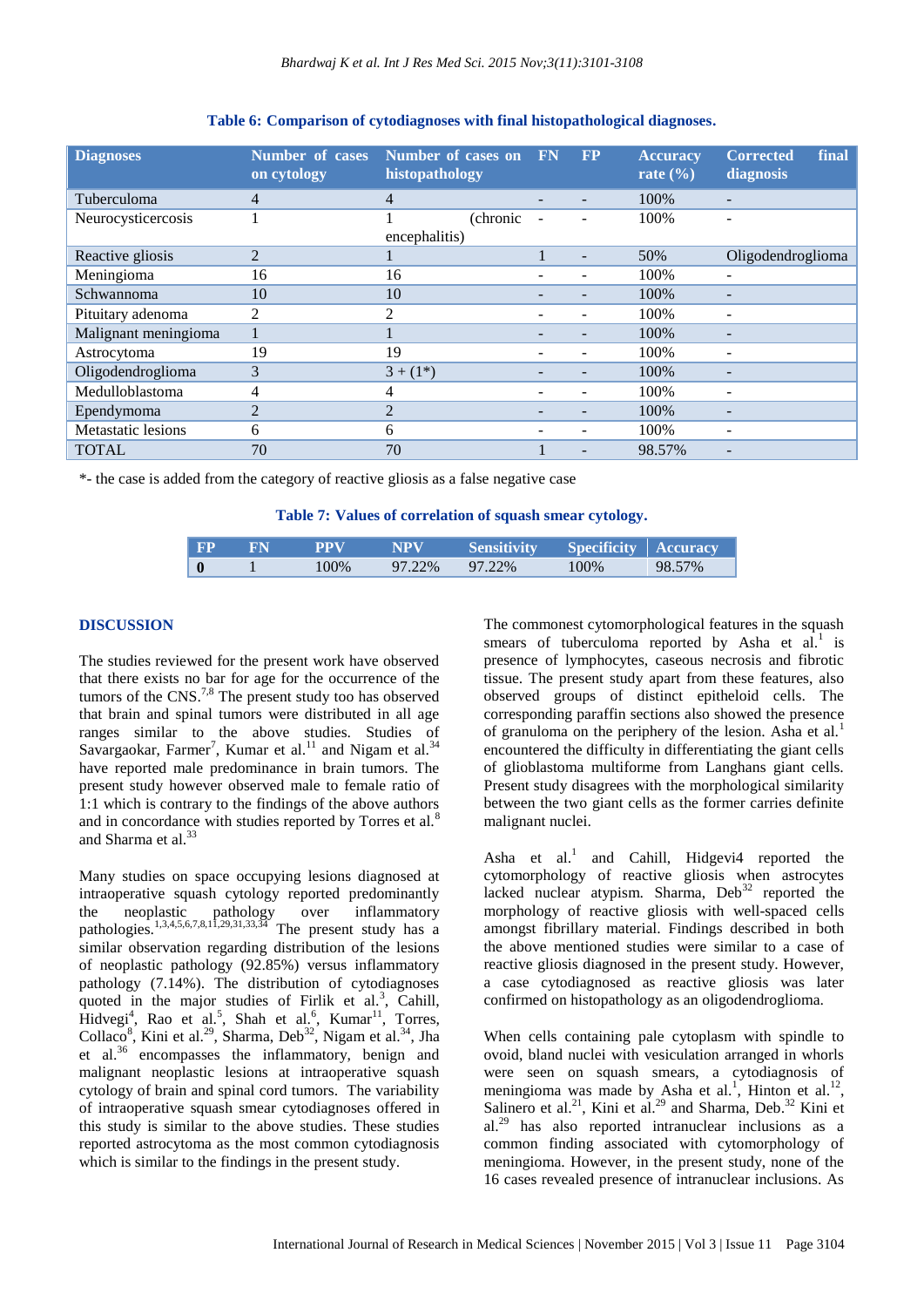has been cited by Asha et al.<sup>1</sup>, the absence of necrosis is one of the highlights of the cytomorphology of meningioma. The present study agrees with the study is in concordance with the above study.

Asha et al.<sup>1</sup>, Torres, Collaco8 and Kini et al.<sup>29</sup>, reported in the squash smears of schwannoma, a common cytomorphological feature of cohesive, plump, spindlenuclear cells forming nuclear palisades appearing like verocay bodies. This finding was consistent in the present study. In squash smears of two cases, there was nuclear atypism with enlarged pleomorphic nuclei which was attributed as an ancient change in schwannoma. This cytomorphological feature has not been cited in the literature reviewed. This is a potential feature of error being misinterpreted as a malignant cytomorphology change.

Asha et al.<sup>1</sup>, Cahill et al.<sup>4</sup>, Inagawa et al.<sup>23</sup> and Kini et al.<sup>29</sup> reported polygonal cells with eosinophilic cytoplasmic granules with sharp, defined margins moderately enlarged nuclei with nucleoli and lack of glial background as a feature of pituitary adenoma and this is in agreement with the observations of the present study.

Many studies have reported grade-I astrocytoma on squash cytology in low to moderately cellular smears with tumor cells showing fine, slender and short projections, increased chromasia and delicate fine<br>chromatin.<sup>1,3,20,29,34</sup> The present study observed The present study observed cytomorphological features similar to those described by the above authors.

The common cytomorphological features for grade-II astrocytoma were moderate or increased cellularity on smears, unevenly distributed cells, mild nuclear pleomorphism, and increased hyperchromasia without prominent nucleoli, 1-2 layered blood vessels and enlargement of endothelial cells amongst the groups of proliferating astrocytes. $4,22,34$  The present study is similar to the above mentioned observations of grade-II astrocytoma.

Diagnostic cytomorphological features for grade-III astrocytoma (anaplastic astrocytoma) on squash smears were moderate to high cellularity, cells with thick cytoplasmic processes, irregularity of nuclei and coarse chromatin in the background of hemorrhagic material. The blood vessel density was increased to 2-3 layers.<sup>1,3,20,28</sup> The present study made a similar observation.

Grade IV astrocytoma had high cellularity of the smears, cells with short and blunt cytoplasmic processes and nuclei showing marked pleomorphism with distinct nucleoli. Nuclei possess coarse, rough chromatin along with presence of mitosis. These smears were also seen to have marked endothelial proliferation and vascular density and glomeruloid structures of endothelial cells. Another prominent feature reported by the studies was

multinucleated giant cells and background necrosis.1,3,13,20,28,33 The present study is in agreement with the features in the squash smears of glioblastoma multiforme.

The cytomorphological features of oligodendroglioma on squash smears were discohesive sheets of small to moderate size tumor cells with round uniform nuclei with inconspicuous nucleoli. The cytoplasm was scant, wispy and discrete with perinuclear-halo. The smears had a few endothelial cells distributed amongst the tumor cells with absence of glial fibres<sup>1,17,19,23,28,31</sup> These features were consistent in the squash smears of oligodendroglioma in the present study. Sharma, Deb38 contradicted that the cells of oligodendroglioma lack the 'fried-egg' appearance on squash smears. The present study reported 'fried-egg' appearance because the smears were fixed in alcohol.

Many studies reported evenly placed uniform cellular smears made up of small round hyperchromatic nuclei with scant cytoplasm, at some places forming Homer-Wright rosettes as a consistent cytomorphological feature for medulloblastma.<sup>1,15,27,23</sup> The present study is in concordance with these studies.

Asha et al.<sup>1</sup>, Torres, Collaco<sup>8</sup>, Kumar<sup>11</sup> and Kini et al.<sup>29</sup> reported the common features of ependymoma on squash smears with cells unevenly spread in loose sheets perivascularly and in radiating papillary arrangement with uniform, hyperchromatic nuclei of the cells. The present study concords with these observations. Kumar<sup>11</sup> has reported the presence of nuclear groves and intranuclear inclusions as a cytomorphologic features which was not observed in the present study.

None of the studies reviewed for the present work have reported the cytomorphology of embryonal carcinoma on squash smears. Firlik et al.<sup>3</sup>, Savargaokar, Farmer<sup>7</sup>, Torres, Collaco<sup>8</sup>, Sharma, Deb<sup>32</sup> and Jha et al.<sup>36</sup> reported germ cell tumor as metastasis but have not described its cytomorphology. The present study reported embryonal carcinoma on squash cytology as the cells did not match the parent cells of the spinal cord tissue and presence of peculiar large cells attempting to form glands was a clue to label it as metastasis.

Cahill et al.<sup>4</sup>, Savargaokar, Farmer<sup>7</sup>, Torres, Collaco<sup>8</sup>, Monabati et al. $14$  and Goh et al. $19$  quoted that cytodiagnosis of metastasis on squash smears should be made cautiously, the commonest error of glioblastoma multiforme being labeled as metastatic carcinoma.<sup>7</sup> The present study did not encounter any mislabeling. These studies also pointed that the cytomorphology of most metastases are akin for the cytomorphology of their primary malignant tumor.

Reporting of squamous cell carcinoma on squash smear preparations has been quoted by Hernandez et  $al.^{22}$ , Sharma et al. $^{33}$  and Jha et al. $^{36}$ , but none of the studies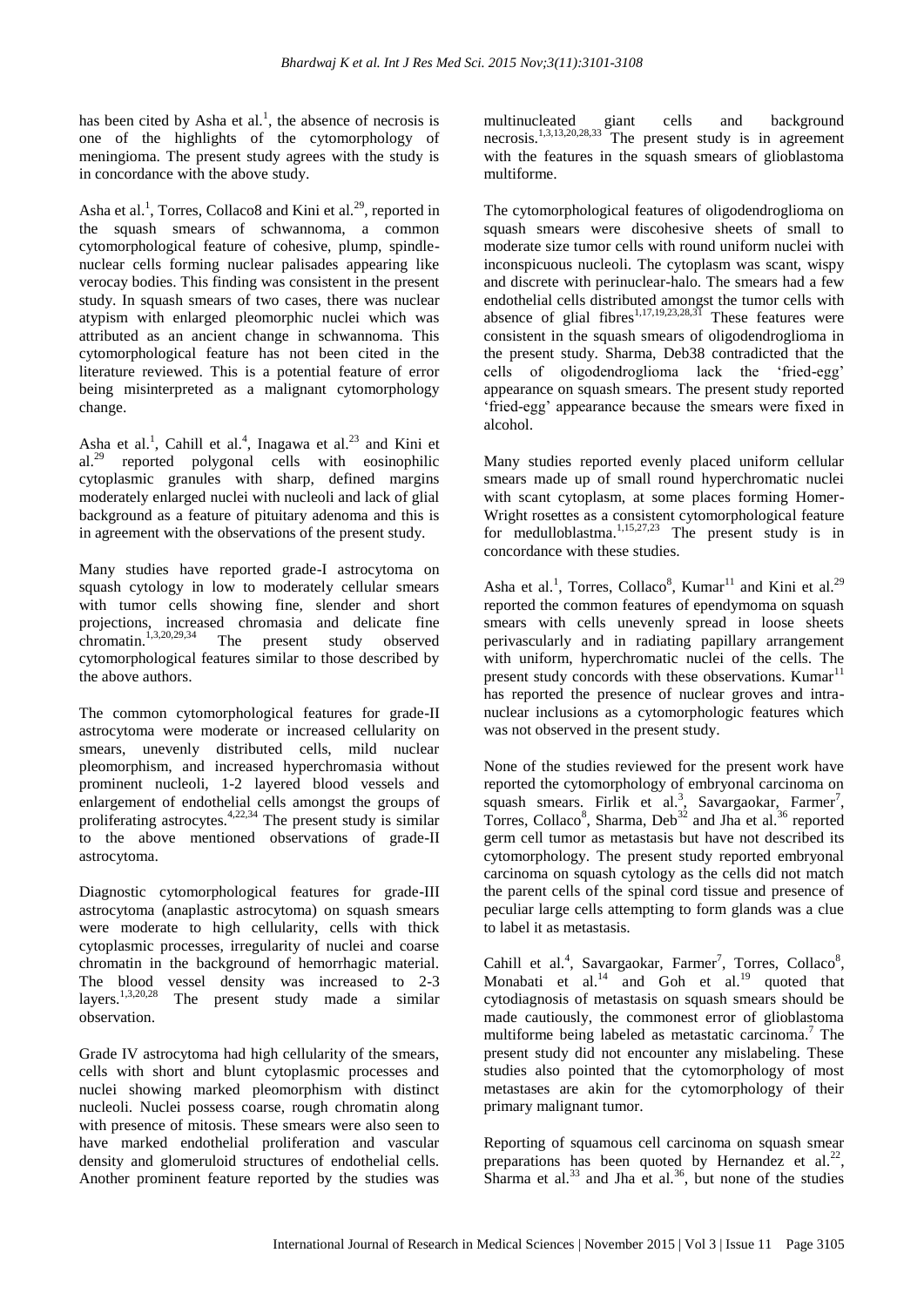have reported its cytomorphology and differences from craniopharyngioma. This may be due to a characteristic recognizable malignant squamous cell cytomorphology being present even at metastasis. The present study has cytodiagnosed 2 cases of squamous cell carcinoma intraoperatively.

The present study encountered a case of a multiple myeloma invading the brain which was cytodiagnosed by the presence of plasma cells, immature plasma cells, plasma cells with varying degree of maturation and plasmablasts in the smears. The same has been mentioned in the study done by Sharma, Deb.<sup>32</sup>

Grading of astrocytoma's on squash smear cytology using the WHO grading has been reported by Cahill, Hidvegi<sup>4</sup>, Nassir, Haque<sup>20</sup>, Inagawa et al.<sup>28</sup> and Mitra et al. $31$  A few encountered the problem of a low grade astrocytoma confirmed on histopathology being reported as a high grade astrocytoma on squash cytology and vice versa. 3,20,23,36 Grading of astrocytomas was the gray zone between reactive gliosis and low grade glioma.<sup>1,7,20</sup> The present study also encountered a similar problem in grading of a few cases as mentioned by the above authors though there were no major fallacies in grading as down grading was not done in any of the 19 cases on histopathological assessment. A study of Sharma et al.<sup>33</sup> adversely commented on grading of astrocytoma on squash smears and imprint cytology. However, the present study disagrees with non-performance of grading on squash cytology as total of 73.68% of grades were in agreement with the final grade on histopathology. Most of the studies attributed to the incompatible grades achieved on histopathology were due to nonrepresentative tissue sampling for squash cytology.

# *Correlation of cytodiagnoses with histopathology:*

The following studies showed 100% correlation of cytodiagnoses with histopathology and are in concordance with the present study:

Abscess and infections $3$ 

Menigioma 6,8,29,32,34 Schwannoma 29,32,34 Pituitary adenoma 29,31,32,34 Astrocytomas 3,7,20,23,32,34,38 Oligodendroglioma 6,7,16,31 Medulloblastoma 6,8,29,31,34 Epedymoma 6,29,32,34 Metastasis<sup>6,29,32,34</sup>

Savargaokar, Farmer $^7$  did not find squash cytology correlative in 7 cases of reactive gliosis. The present study is in partial agreement with the above studies of utility of squash smears for diagnosis of reactive gliosis, as one of the two cases on histopathology was reported as oligodendroglioma. The study of Shah et al.<sup>13</sup> missed a case of malignant meningioma due to inadequate

cellularity of the smears. Savargaonkar, Farmer<sup>10</sup> reported one case of malignant meningioma misdiagnosed as a benign meningioma on intraoperative consultation. The present study has cytodiagnosed a case of malignant meningioma on squash smears which correlated with that of the diagnosis on histopathology.

# *Erroneous diagnoses*

Cahill, Hidvegi<sup>3</sup> reported 3 discrepant diagnoses in 32 cases. In the study of Shah et al.<sup>6,16</sup> out of 156 cases had a discrepancy either due to inconclusive material on the smears or with the typing of the tumor. Savargaonkar, Farmer<sup>7</sup> reported 6 discrepant cytodiagnoses which did not affect the benign or malignant disease process but was limited to the type of lesion. Torres, Collaco8 in their series of 307 cases had 22 discrepant cytodiagnoses. These errors occurred due to failure to diagnose the histological type of the lesions. Collaco et al.<sup>16</sup> in his 90 cases had discrepant diagnosis in 24 cases of solid brain lesions. Nasir, Haque $^{20}$  in their study of 40 cases, reported 2 discrepant cytodiagnoses. Kini et al.<sup>29</sup> in their 100 cases had 14 discrepant cytodiagnoses. Mitra et al. $31$ had 11 discrepant cytodiagnoses out of their 96 cases. Three of these cases were due to error in the grading of astrocytoma. Sharma,  $Deb<sup>32</sup>$  in their study had 6 discrepant cytodiagnosis of the 89 adequate cases. Nigam et al. $34$  reported 8 discordant diagnoses out of the total 75 cases, not as false negative or false positive diagnosis, but for the type of lesion. Jha et al. $36$  in their study of 34 adequate specimens had reported 2 discrepant cases with error in typing of the lesions.

The present study had one false negative and no false positive cases reported on squash cytology. One discrepant cytodiagnosis of reactive gliosis was confirmed as oligodendroglioma on histopathology. It remained undetected on squash cytology due to the nonrepresentative sampling of the tumor. Except for this, the cytodiagnoses were in accord with the final histopathological diagnosis. Similar observation was made in the studies of Asha et al<sup>1</sup>, Savargaonkar, Farmer<sup>7</sup> and Nasir, Haque. $20$  The present study is in agreement with the reviewed studies that squash cytology can suggest the disease process with high accuracy.

The study of Firlik et al. $3$  has reported positive predictive value of squash cytology as 98% and a low negative predictive value of of 66%. The present study is in agreement with the positive predictive value, its value being 100% and in disagreement with the low negative predictive value, its value being 97.22%.

Sensitivity for intraoperative squash cytology for diagnosis of intracranial and spinal cord tumors in the present study was 97.22%. This is in agreement with the high sensitivity quoted by Firlik et al.<sup>3</sup> (96%) and Sharma et al<sup>33</sup> (90.6%).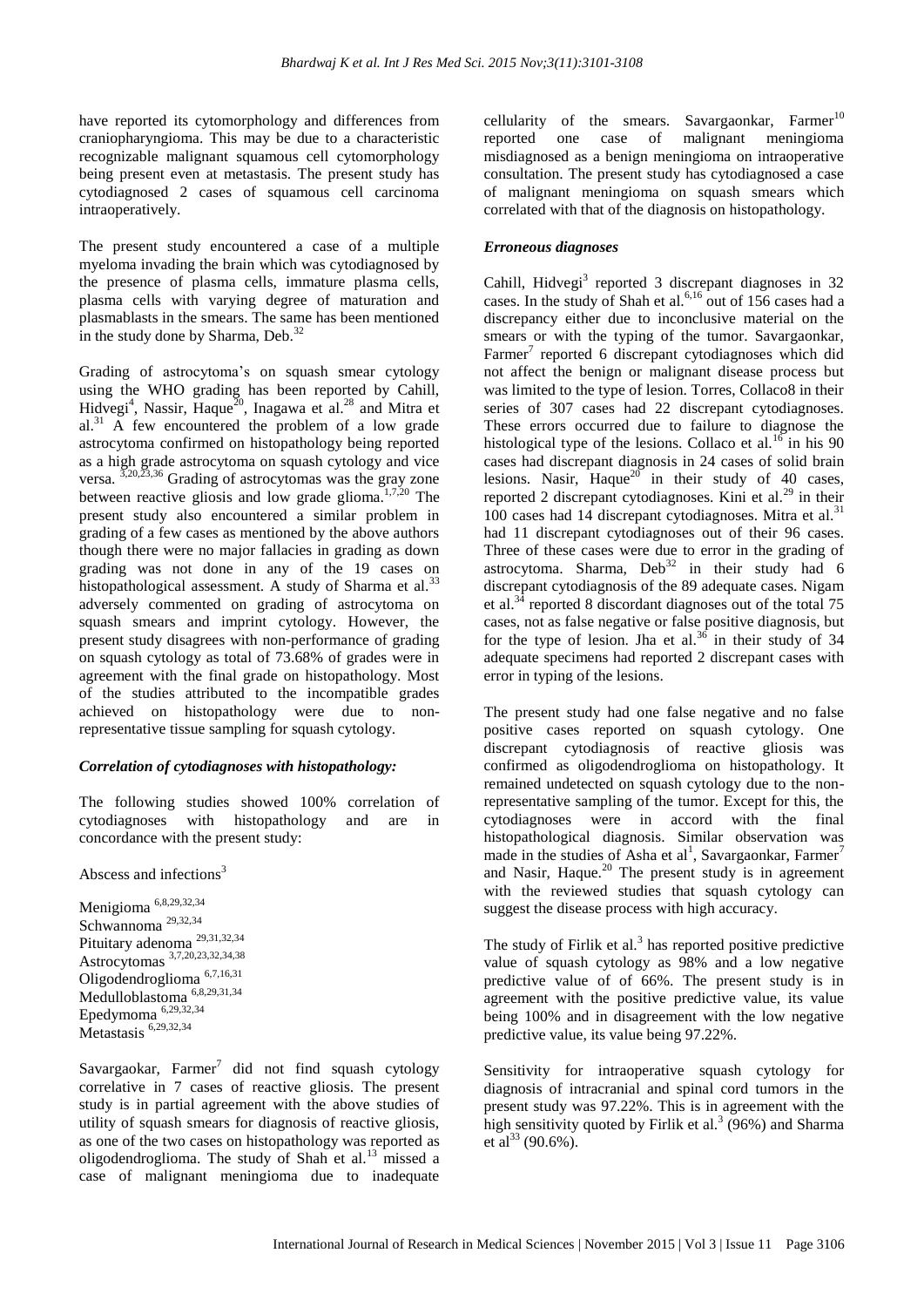The present study had a specificity of 100% which is comparable to the high specificity of 87.5% reported by Sharma et al. $^{33}$  but Firlik et al.<sup>3</sup> reported a low specificity of 75%.

Almost all studies reviewed for the present work have reported a high accuracy rate of intraoperative squash smear diagnosis of intracranial and spinal cord tumors as more than  $80\%$ .<sup>1,3,4,6-8,29,31-34,36</sup> The present study has an accuracy rate of 98.57% which is in agreement with the above studies.

# **CONCLUSION**

When a representative tumor tissue is submitted, the cytomorphology of cellular arrangements and its characters are well depictive to categories lesions under specific diagnostic categories. The sensitivity, specificity and rate of accuracy for squash cytology are high when compared with final histopathological diagnosis. Thus, the squash smear cytology of the brain and spinal cord tumors performed intraoperatively for diagnostic consultation fulfills all the determinants of an excellent diagnostic modality.

*Funding: No funding sources Conflict of interest: None declared Ethical approval: The study was approved by the Institutional Ethics Committee*

#### **REFERENCES**

- 1. Asha T, Shankar SK, Rao TV, Das S. Role of Squash- Smear Technique for Rapid Diagnosis of Neurosurgical Biopsies – A Cytomorphological Evaluation. Indian J Pathol Microbiol 1989;32:152- 60.
- 2. Jack CR, O'Neill BP, Banks PM, Reese DF. Central nervous system lymphoma: Histologic types and CT appearances. Radiology 1988; 167: 211-5.
- 3. Firlik KS, Martinez J, Lunsford D. Use of cytological preparations for the intraoperative diagnosis of stereotactically obtained brain biopsies: a 19-year experience and survey of neuropathologists. J Neurosurg 1999;91:454-8.
- 4. Cahill EM, Hidvegi DF. Crush preparations of lesions of central nervous system: A useful adjunct to frozen section. Acta Cytol 1985;29(3):279-85.
- 5. Rao S, Rajkumar A, Ethesham MD, Duvuru P. Challenges in neurosurgical intraoperative consultation. Neurol India 2009;57(4):464-468.
- 6. Shah AB, Muzumdar GA, Chitale AR, BhagwatiSN. Squash preparation and frozen section in intraoperative diagnosis of central nervous system tumours. Acta Cytol 1998;42:1149-54.
- 7. Savargaonkar P, Farmer PM. Utility of intraoperative consultations for the diagnosis of central nervous system lesions. Ann Clin Lab Sci 2001;31:133-9.
- 8. Torres L, Collaco L. Smear technique for the intraoperative examination of nervous system lesions. Acta Cytol 1993;37(1):34-9.
- 9. Williamson JD, Silverman JF, Mallak CT, Christie JD. Atypical cytomorphologic appearance of Cryptococcus neoformans. A report of five cases. Acto Cytol 1996;40:363-70.
- 10. Nabeshima K, Sato S, Sameshima T, Goya T, Ohno A, Hinoura Y, Koono M. Intraoperative squash and touch cytology of chondroid chondroma of the skull base. Report of a case with immunocytochemical and immunohistochemical studies. Acta Cytol 1997;41:913-8.
- 11. Kumar PV, Nuclear Grooves in ependymoma. Cytologic study of 21 cases. Acta Cytol 1997;41:1726-31.
- 12. Hinton DR, Kovacs K, Chandrasoma PT. Cytologic Features of secretory meningioma. Acta Cytol 1999;43:121-5.
- 13. Kobayashi S, Hirakawa E, Haba R. Squash cytology of Pleomorphic xanthoastrocytoma mimicking glioblastoma. A case report. Acta Cytol 1999;43:652-8.
- 14. Monabati A, Kumar PV, Kamkarpour A. Intraoperative cytodiagnosis of metastatic brain tumors confused clinically with brain abscess: A report of three cases. Acto Cytol 2000;44:437-41.
- 15. Kumar PV, Hosseinzadeh M, Bedayat GR. Cytologic findings of Medulloblastoma in crush smears. Acta Cytol 2001;45:542-6.
- 16. Collaco LM, Tani E, Lindblom I, Skoog L. Stereotactic biopsy and cytological diagnosis of solid and cystic intracranial lesions. Cytopathology 2003;14:131-5.
- 17. Park J, Suh Y, Han J. Dysembryoplastic neuroepithelial tumor. Features distinguishing it from oligodendroglioma on cytologic squash preparations. Acta Cytol 2003;43:624-9.
- 18. Colakoglu N, Canada MS, Canada T. The significance of touch technique in intraoperative diagnosis of central nervous system tumors. Turkiye Ekopatoloji Dergisi 2003;9(1-2):1-10.
- 19. Goh SGN, Chuah KL. Role of Intraoperative smear cytology in the diagnosis of anaplastic oligodendroglioma. A case report. Acta Cytol 2003;47:293-298.
- 20. Nasir H, Haque A. Value of touch preparation cytology in intraoperative consultation diagnosis of astrocytomas. Int J Pathol 2003;1:8-12.
- 21. Salinero E, Beltran L, Costa JR. Intraoperative cytologic diagnosis of Chordoid Meningioma. A case Report. Acta Cytol 2004;48:259-263.
- 22. Hernandez O, Zagzag D, Kelly P, Golfinos J, Levine PH. Cytological diagnosis of cystic brain tumors: A retrospective study of 88 cases. Diagn. Cytopathol. 2004;31:221-8.
- 23. Inagawa H, Ishizawa K et al. Giant invasive pituitary adenoma extending into the sphenoid sinus and nasopharynx. Report of a case with